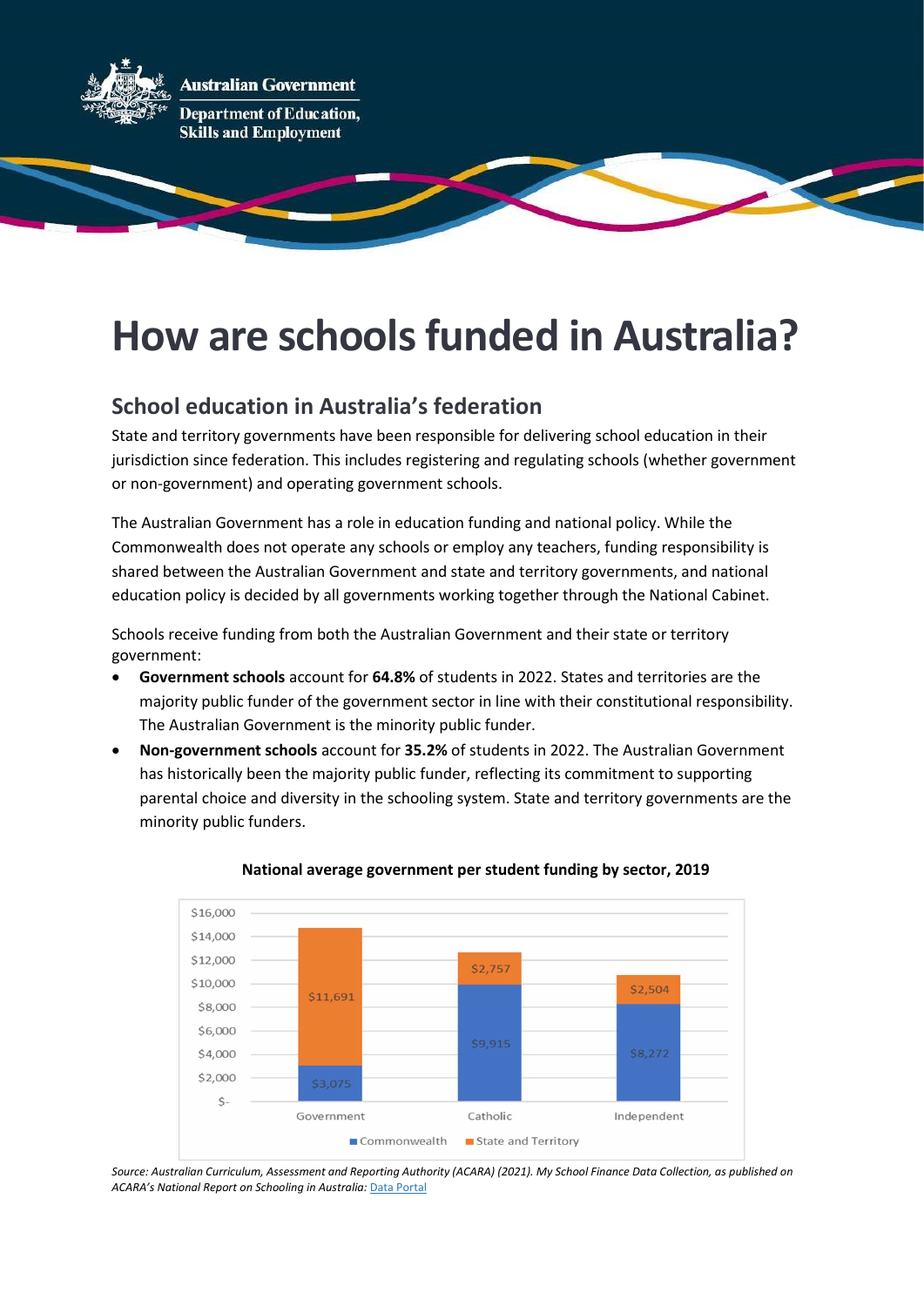Australian Government funding to non-government schools takes into account the capacity of school communities to contribute to school's operating costs, for example, the ability of parents to pay school fees.

While 4 out of every 5 school funding dollars comes from public sources, it is not evenly distributed across sectors. On average, around three quarters of funding for Catholic schools and less than one half of funding for independent schools is from public sources. In contrast, almost 95% of funding for schools in the government sector comes from the Australian Government and state and territory governments. The government sector receives around 71% of total combined public funding.

# The Australian Government share of school funding has been increasing over time

Total combined Australian Government and state and territory funding per student has grown in real terms by 21.4% over the decade from 2010-11 to 2019-20. At the same time, Commonwealth funding has grown in real terms by 54.4%.

This means that Australian Government school funding has grown at a much faster rate than state and territory government funding over this time, with the Australian Government share of total public funding increasing from 72.5% in 2010-11 for non-government schools to 77.4% in 2019-20 and 11.4% in 2010-11 to 16.1% in 2019-20 for government schools.



### Growth in recurrent real per student funding for government schools 2010-11 to 2019-20

Source: Productivity Commission (2022). Report on Government Services. Table: 4A.14.

## Consistent Australian Government funding arrangements

From 2018, the Australian Government introduced a funding model that is simple, transparent and based on need. Funding is based on the Schooling Resource Standard (SRS) which is a measure of the amount of public funding needed by each school to meet the educational needs of its students. Unlike the previous inconsistent arrangements where the Australian Government contribution of the